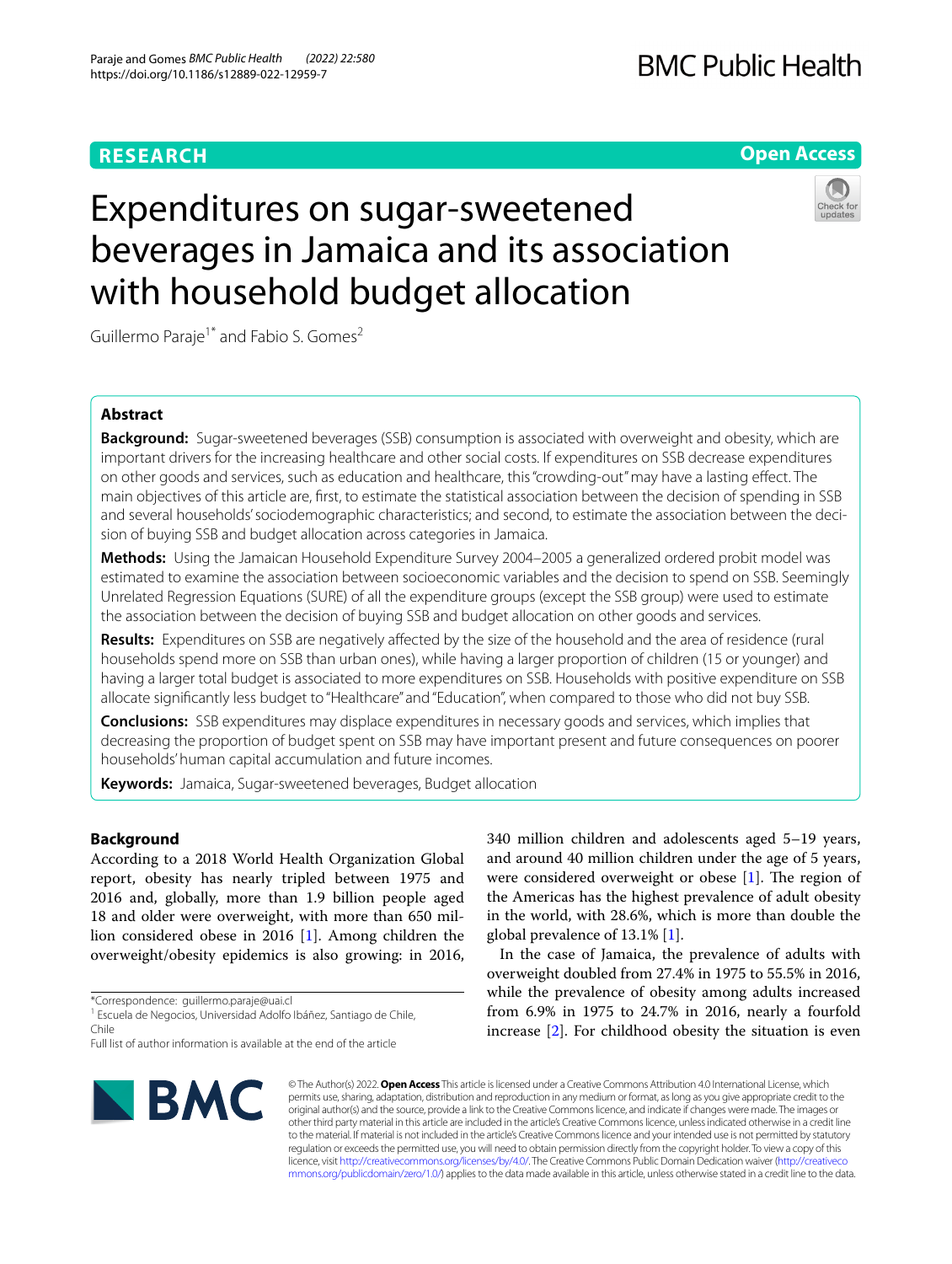worse. Its prevalence increased from 1% in 1975 to 13% in 2016, thirteen times greater, with an average annual increase of 6.3% [\[2](#page-9-1)].

Increases in overweight and obesity have been associated with a number of health conditions, including the most burdensome ones such as cardiovascular diseases, diferent types of cancer, and diabetes [\[3](#page-9-2)]. Prominent experts in public health have signalled the consumption of sugar-sweetened beverages (SSB) as "the single largest driver of the obesity epidemic", calling for extensive taxation and regulation of such products [\[4](#page-10-0)]. In addition to its impact on overweight/obesity, the scientifc evidence relating the consumption of SSB to negative health outcomes is vast and has been accumulating over the last decade. A 2007 systematic review found that SSB consumption was associated with an increase in caloric intake, beyond the levels contributed by the said beverages and an increase in body weight [\[5\]](#page-10-1). In addition, it found negative associations (moderate but signifcant) between the consumption of SSB and certain nutritious foods like milk and essential nutrients like calcium. There is also evidence of a positive relationship between SSB consumption and cardiovascular diseases and type 2 diabetes mellitus  $[6-9]$  $[6-9]$  $[6-9]$ . These associations points toward a signifcant increase in future health system costs associated with overweight/obesity and noncommunicable diseases, in relation to SSB consumption [\[10](#page-10-4), [11\]](#page-10-5).

A recent study measured global, regional and national consumptions of SSB and milk [[12\]](#page-10-6). It has demonstrated that the average SSB intake in Jamaica is 3.29 and 3.58 servings/day (serving=8  $oz=237$  ml) for female and male (aged 20–30 years), respectively. These figures are more than three times higher than the global average intake for female and male population with similar age range (20–39 years): 0.94 and 1.04 servings/day, respectively. Another, related study, found that, in 2010, more than 380 people (over 20 years old) died in Jamaica from diseases directly attributed to SSB consumption (4.8% of all deaths among that group). The vast majority of these deaths were related to diabetes [[13](#page-10-7)].

Overweight and obesity are also important drivers for the increasing healthcare costs. Direct healthcare costs increase because of the many conditions that are caused by overweight/obesity. Other indirect, usually much higher costs are also present, such as loss of human capital, job absenteeism and presenteeism, disability pension, loss of quality-life years, and premature deaths  $[14]$  $[14]$ . Family costs, such as the cost of sufering and loss earnings for caregivers, can also be signifcant and greatly increase total social costs, though they are often difficult to measure. Studies measuring such costs for low- and middle-income countries are scarce, though a recent study conducted in Chile, Ecuador and Mexico found that direct and indirect costs for overweight/obesity may range from 0.2% of GDP (Chile) to 1.7% of GDP (Ecuador) with important increases expected in the near future [[15\]](#page-10-9). In the case of Jamaica and other Caribbean countries, although there are no reasons to expect they would be diferent from the abovementioned three countries, there are no studies quantifying such costs.

Apart from present social costs, consumption of SSB may infuence future outcomes, from family future incomes to national economic growth. If expenditures on SSB decrease expenditures on other goods and services, such as education and healthcare, this "crowding-out" may have a lasting efect. Families in such a situation may end up with lower human capital accumulated, which could imply lower earnings and higher healthcare costs in the future  $[16]$  $[16]$  $[16]$ . At the aggregate level, lower human capital is related to permanent lower economic growth [[17\]](#page-10-11).

Although a number of studies have analyzed the efect that consumption of unhealthy products (e.g. tobacco) has on the allocation of households expenditures [[18](#page-10-12), [19\]](#page-10-13), such analysis has not been conducted for SSB in the case of Jamaica. The objectives of this article are, first, to estimate the statistical association between the decision of spending in SSB and several households' sociodemographic characteristics; and second, to estimate the association between the decision of buying SSB and budget allocation across categories in Jamaica. Then, policy recommendations to reduce the disease burden associated with SSB consumption are discussed.

Two types of analyses are conducted. The first one seeks to shed light on what socio-demographic variables are related to having expenditures on SSB according to households' levels of SSB expenditures. The second analysis seeks to establish the statistical association between expenditure allocation on SSB and on other goods and services. Given their fxed budget, households must decide on how to allocate it and therefore in which goods and services they would spend it on.

### **Methods**

Data for the analyses come from the Jamaican Household Expenditure Survey 2004 – 2005 (HES 2004 – 2005), which was collected between June 2004 and March 2005 by the Statistical Institute of Jamaica  $[20]$  $[20]$ . The HES 2004 – 2005 used a two-stage stratifed random sample design, where the frst stage was the selection of Primary Sampling Units (PSUs). In the second stage, a number of households from each PSUs were selected. A total of 12,012 households were selected to be surveyed over a period of ten months, and the response rate was of 73.8%, totaling 8,865 households with a completed survey. There is no information on the characteristics of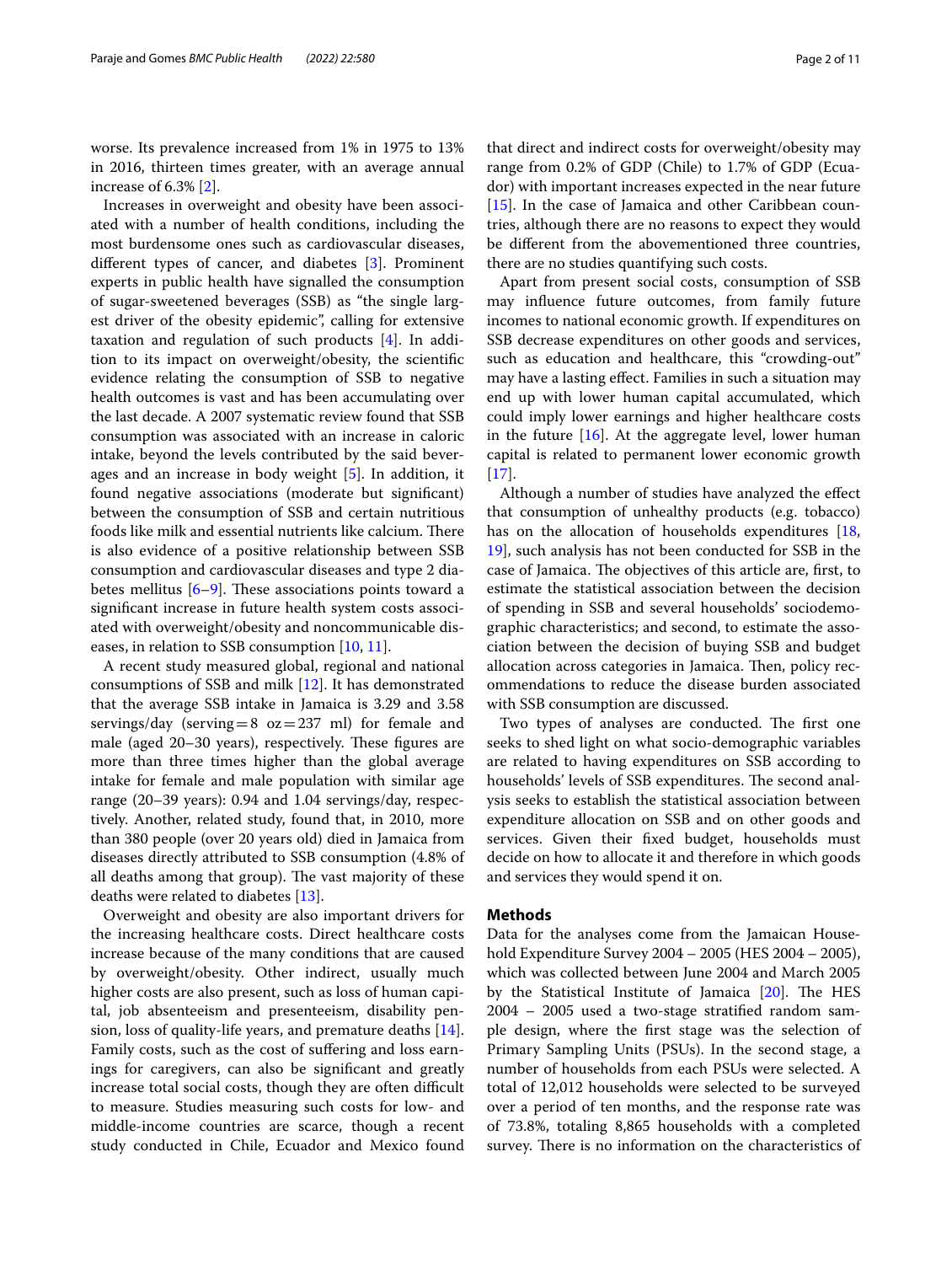non-responding households. However, comparing the proportional size of certain population groups (e.g., ages 15 and over; ages 65 and over; etc.) from the survey with estimates from the United Nations [\[21](#page-10-15)], there are no differences or they are negligible. This may indicate that the resulting sample is representative of the Jamaican population. A total of 233 households (2.6% of the total sample) do not have complete information on expenditures (the sum of expenditures in all categories is less than the total household expenditures) and were discarded. The removal of these observations from the statistical analyses do not signifcantly change results (See Table [S2](#page-9-3) in in the Supplementary material).

Data contains information on all categories of expenditures; employment status of all members of the household; household incomes; personal and household characteristics, such as age, gender, area of residence (urban/rural), household size, etc. For the sake of the analyses, household expenditures were classifed into 16 categories: 1) Food (consumed at home); 2) Tea, coffee and cocoa; 3) SSB; 4) Water (non-SSB); 5) Alcoholic beverages; 6) Tobacco; 7) Clothing and Footwear; 8) Housing, water, electricity, gas and other fuels; 9) Furnishings, household equipment and routine household maintenance; 10) Healthcare; 11) Transport; 12) Communication; 13) Recreation and culture; 14) Education; 15) Restaurants and hotels; 16) Others.

Every category, except the frst four ones, follows the Classifcation of Individual Consumption According to Purpose (COICOP) classification [[22\]](#page-10-16). The first group of COICOP classifcation was further divided into four subgroups "Food (consumed at home)", "Tea, cofee and cocoa", "SSB" (carbonated beverages -bottled or canned-, nectars and juices -bottled, canned, boxed- of several flavors, etc.) and "Water" to perform the analysis. The COICOP groups of "Miscellaneous goods and services", "Taxes" and "Donations" were grouped in the category specified as "Others". The exact codes considered for each category are mentioned in Table [S1](#page-9-3) in the Supplementary material.

Two diferent models are estimated to characterize households' decisions related to SSB expenditures. First, a generalized ordered probit model (GOPM) was estimated to examine the association between the decision to spend on SSB and socioeconomic variables. The dependent variable is ordinal and takes four possible values: 0 if the household does not purchase SSB; 1 if household spend a "low amount" on SSB; 2 if they spend a "medium amount" on SSB; and 3 if they spend a "high amount" on SSB. Categories of expenditures on SSB are *ad-hoc* and constructed using tertiles (33% of the distribution) of the total household expenditure on SSB. GOPM are more parsimonious than probit models when data is ordered [[23\]](#page-10-17), as it is this case. In addition, GOPM do not have to satisfy the parallel lines assumption that ordered probit models (OPM) have to satisfy [\[23\]](#page-10-17). A likelihood-ratio test, testing the parallel lines assumption, is conducted to choose between them  $[24]$ . The likelihood-ratio test to test the parallel lines assumption is rejected at a signifcance of 1% (results not shown but available form authors). Hence, the GOPM is preferred over the OPM.

The functional form for these models has been described in detail elsewhere [\[24\]](#page-10-18). In our case, the independent variables include the area of residence of the household (urban or rural); the sex, age and age squared of the head of the household; the natural logarithm of the household size; the proportion of women in the household; the proportion of children in the household (younger than 15); a dichotomous variable taking the value of one if there is at least one employed member in the household; and the natural logarithm of total household expenditure.

The second model estimates the statistical association between the decision of buying SSB and the budget allocation on other goods and services. This is a reduced form based on a model of households' utility maximization subject to a budget restriction, that assumes that households determine what proportion of their budget they would frst allocate to a certain product (e.g. SSB) and then determine the proportion allocated to other budget categories and, subsequently, products. In this case, it is important to determine if the product frst considered in the budget allocation is weakly separable from the consumption of the other products. Weak separability would imply that consumption of such a product only generates an income efect (it only decreases the absolute consumption of other products because of the lower budget net of the expenditures in such a product) and does not have a substitution efect (the consumption of such a product does not change the marginal substitution rate among the rest of the products) [[25,](#page-10-19) [26](#page-10-20)]. In practical terms, weak separability would imply that households purchasing SSB would have the same budget allocation than comparable households not purchasing SSB, if faced with similar market conditions.

The assumption of weak separability of SSB can be considered by estimating a system of equations in which each individual equation, takes the form:

$$
w_{ih} = \alpha + \beta \cdot SSB_h + \gamma \cdot X_h + \varepsilon_{ih}
$$

where  $w_{ih}$  is the share of the household total expenditures allocated to the good/service *i* by the household *h*, where *i* can be any of the categories of goods/services specifed; SSB is a dichotomous variable that takes the value of one if the household *h* has positive expenditure on SSB and  $X_h$  are a set of sociodemographic variables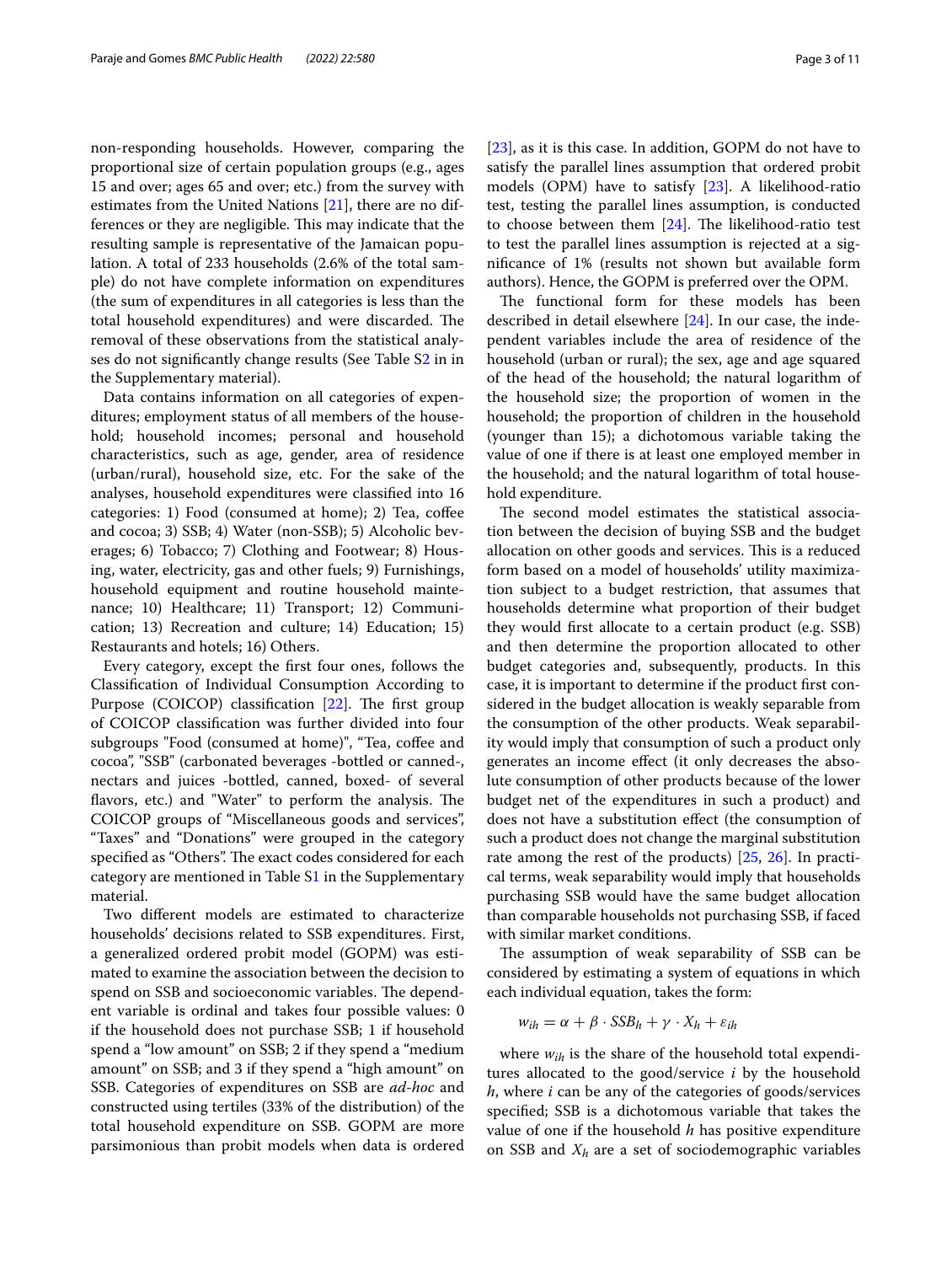for household *h*. These are the same variables included in the vector *X* for the GOPM. Because budget shares of the budget categories may add up to one (adding up restriction), one category must be arbitrarily dropped [[25\]](#page-10-19). In this case, we drop the "Other" category and estimate a system with 14 equations (the 16 categories defned above, except for "SSB" and "Others").

A positive (negative) *β* for category *i* means that the purchase of SSB is associated with an increase (decrease) in the share of expenditures devoted to that category of goods/services. On the other hand, a negative coefficient indicates that spending on SSB is related to a decision to spend less in that category of goods/services.

Because the decision of households to allocate their budget is made simultaneously, the system of equations may have errors  $(\varepsilon_{ih})$  that are correlated (contemporaneous correlation). To contemplate this, the system was estimated using Seemingly Unrelated Regression Equations (SURE), as recommended in similar studies [\[19](#page-10-13),  $25-28$  $25-28$ . The SURE estimation allows to estimate a system of equations where the errors of each equation may be correlated to the errors of the other equations, an assumption that is reasonable in a context where budget allocations are made (almost simultaneously), given a certain budget restriction [\[29](#page-10-22)].

Using SURE with the same independent variables across equations results in coefficients that are the same and can be interpreted as those obtained from a set of Ordinary Least Square (OLS) regressions, estimated independently. When estimating the same SURE but for the budget shares of "*Housing, Water, Electricity,* etc*."; "Furnishing, household equipment,* etc*."; and "Communication"*, not using as regressors the log of household size, the proportion of women and the proportion of children 15 and younger (because in those expenditures there are intra-household economies of scale in consumption), the results (shown in Table S[3](#page-9-3) in the Supplementary material) remain qualitatively unchanged.

The estimation of both models considers the structural information of sample design and sampling weights. Models are estimated using Stata 16.1/MP. All methods were performed in accordance with the relevant guidelines and regulations.

#### **Results**

Table [1](#page-4-0) displays sociodemographic characteristics of the sample according to SSB expenditures (no expenditures and positive expenditures), while Table [2](#page-5-0) presents the expenditure structure of the households disaggregated by the same groups as Table [1.](#page-4-0) Assuming households do not make stocks of SSB neither waste them, SSB purchases are equal to SSB consumption. Table [1](#page-4-0) shows that 68% of the households registered positive expenditure on SSB. Households with higher consumption present a higher percentage of urban households (59%) compared to those with low or no consumption (50%). Households that did not have SSB expenditures reported a lower percentage of children (26.1%) than those with positive SSB expenditures (27.7%). The average total annual expenditure of households was \$478,456 Jamaican dollars (with a standard deviation of \$434,317), equivalent to between 12,686 and 14,120 international dollars, using the Power Purchasing Parity -PPP- conversion factor for private consumption, for 2004 and 2005 [[30\]](#page-10-23)). Such an amount was higher in the households that spends on SSB (an

annual amount of \$539,001 with a standard deviation of \$460,664; versus \$349,544 in households with no SSB expenditures with a standard deviation of \$337,713). Private consumption refers, in this context, to household fnal consumption expenditure [[30](#page-10-23)].

Table [2](#page-5-0) shows budget shares of each of the 16 groups in which the universe of goods and services purchased by Jamaican households was divided. The category of goods or services that concentrate, on average, most of the total expenditure is "Food (consumed at home)" (36%), followed by "Transport" (12%) and "Housing, water, electricity, gas and other fuels" (12%). These three groups are the ones that concentrate the greatest proportion of the total expenditures in all the SSB expenditure groups.

The marginal effects (i.e. the difference in predicted probabilities, in percentage points, across groups) of the GOPM are presented in Table [3](#page-6-0). The coefficients in the columns of Table [3](#page-6-0) can be interpreted as marginal efects from diferent probit models jointly estimated. For instance, Column 1 can be interpreted as marginal efects of a probit model on the decision of not having positive expenditures on SSB or having them. Column 2 can be interpreted as the marginal efects of a probit model on the decision of having no expenditures on SSB or having medium or high expenditures on SSB versus having low expenditures on SSB. Column 3 can be interpreted like for Column 2, but now, on the decision of having no expenditures, low or high expenditures on SSB versus having medium expenditures on SSB. Finally, Column 4 shows the marginal efects of having less than high expenditures on SSB (including having none) versus having high expenditures on SSB.

The decision of not having SSB expenditures (Column 1) is positively associated with living in urban areas, larger households and with the age of the household head (an extra year is associated to a 0.9 percentage point increase in the probability of not having positive SSB expenditures); and negatively associated with the proportion of children in the households and the logarithm of total household expenditures (for instance, a 10% increase in total household expenditures decreases the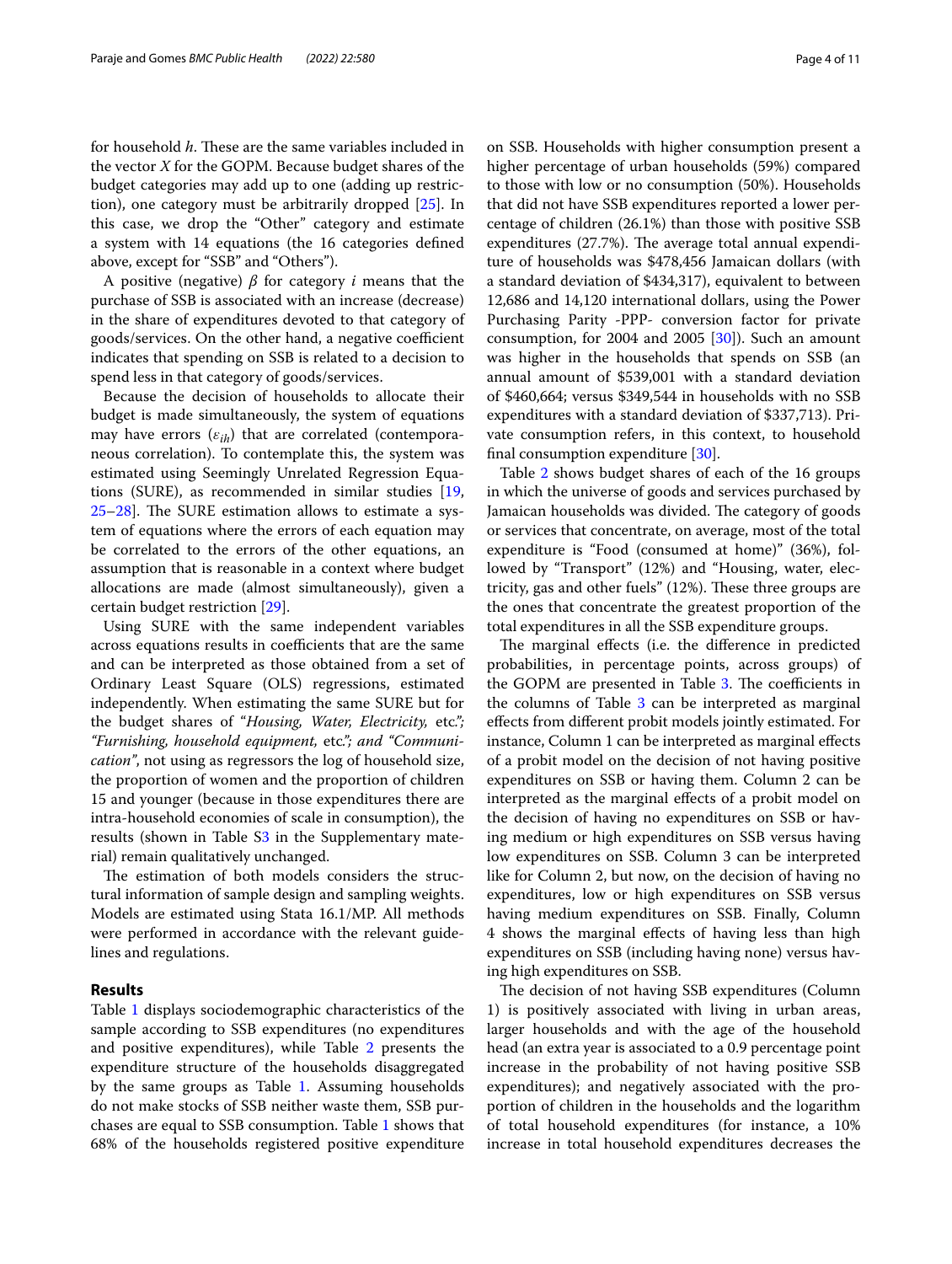| Variable                                                         | <b>No SSB</b><br><b>Expenditures</b> | <b>Positive SSB</b><br><b>Expenditures<sup>a</sup></b> | Low SSB<br><b>Expenditures</b> | <b>Medium SSB</b><br><b>Expenditures</b> | <b>High SSB</b><br><b>Expenditures</b> | <b>Total</b> <sup>b</sup> |
|------------------------------------------------------------------|--------------------------------------|--------------------------------------------------------|--------------------------------|------------------------------------------|----------------------------------------|---------------------------|
| % of households with positive expenditures SSB                   | 0.00%                                | 100.00%                                                | 100.00%                        | 100.00%                                  | 100.00%                                | 68.04%                    |
| <b>Standard Deviation</b>                                        | 0.00                                 | 0.00                                                   | 0.00                           | 0.00                                     | 0.00                                   | 0.47                      |
| % of households with positive expenditures on<br>water (non SSB) | 52.34%                               | 47.66%                                                 | 53.21%                         | 49.42%                                   | 43.07%                                 | 12.40%                    |
| <b>Standard Deviation</b>                                        | 0.50                                 | 0.50                                                   | 0.50                           | 0.50                                     | 0.50                                   | 0.33                      |
| % of female head of the household                                | 42.02%                               | 43.47%                                                 | 44.73%                         | 44.24%                                   | 41.42%                                 | 43.01%                    |
| <b>Standard Deviation</b>                                        | 0.49                                 | 0.50                                                   | 0.50                           | 0.50                                     | 0.49                                   | 0.50                      |
| % of urban households                                            | 50.12%                               | 54.73%                                                 | 50.39%                         | 54.86%                                   | 59.03%                                 | 53.25%                    |
| <b>Standard Deviation</b>                                        | 0.50                                 | 0.50                                                   | 0.50                           | 0.50                                     | 0.49                                   | 0.50                      |
| Average age of household head                                    | 49.85                                | 46.68                                                  | 47.54                          | 46.56                                    | 45.91                                  | 47.69                     |
| <b>Standard Deviation</b>                                        | 16.66                                | 16.15                                                  | 16.68                          | 15.82                                    | 15.87                                  | 16.38                     |
| Average household Size                                           | 3.38                                 | 3.50                                                   | 3.42                           | 3.46                                     | 3.61                                   | 3.46                      |
| <b>Standard Deviation</b>                                        | 2.26                                 | 2.31                                                   | 2.24                           | 2.30                                     | 2.39                                   | 2.30                      |
| % of Women in household                                          | 46.53%                               | 47.80%                                                 | 48.48%                         | 47.89%                                   | 47.00%                                 | 47.39%                    |
| <b>Standard Deviation</b>                                        | 0.32                                 | 0.31                                                   | 0.32                           | 0.31                                     | 0.30                                   | 0.32                      |
| % of children in the household $(< 18)$                          | 26.13%                               | 27.74%                                                 | 27.84%                         | 27.14%                                   | 28.22%                                 | 27.23%                    |
| <b>Standard Deviation</b>                                        | 0.27                                 | 0.26                                                   | 0.27                           | 0.26                                     | 0.25                                   | 0.26                      |
| Number of employed in the household                              | 1.12                                 | 1.19                                                   | 1.11                           | 1.20                                     | 1.25                                   | 1.17                      |
| <b>Standard Deviation</b>                                        | 0.92                                 | 0.94                                                   | 0.93                           | 0.94                                     | 0.94                                   | 0.93                      |
| Total annual expenditures                                        | \$349,544                            | \$539,001                                              | \$391,259                      | \$508,598                                | \$719,724                              | \$478,456                 |
| <b>Standard Deviation</b>                                        | 337,713                              | 460,664                                                | 376,127                        | 410,348                                  | 521,135                                | 434,317                   |

<span id="page-4-0"></span>**Table 1** Mean and standard deviation of sociodemographic variables

Low, medium and high SSB consumption are tertiles of households grouped according to positive expenditures on SSB

<sup>a</sup> Positive expenditures include all households that have some expenditures on SSB

<sup>b</sup> "Total" includes all households in the sample (8,632 households)

probability of not having SSB expenditures by 16.7 percentage points). On the other hand, having high expenditures in SSB (Column 4) is positively associated with the proportion of children in the household and the logarithm of total household expenditures.

Table [4](#page-7-0) presents the results of 14 equations of the SURE model. A positive (negative) and statistically significant coefficient for the dichotomous variable showing purchases of SSB means that households in that position increase (decrease) the budget share (i.e. relative allocation) of that category. Hence, a positive and statistically significant coefficient for such a dichotomous variable in the equation of "Food (consumed at home)", for example, implies that households with positive expenditures on SSB allocate a proportionally larger portion of their total expenditures to food expenditures, compared to all other considered variables that were kept constant. This is what is shown, for instance, in the frst line of Table [4.](#page-7-0)

Positive expenditures on SSB are positively and significantly related to a higher share of total expenditures in "Food (consumed at home)" (households spending on SSB allocate, on average, 2.5 percentage points more to food expenditures, keeping everything else constant),

"Tea, cofee and cocoa" (0.2 extra percentage points), "Water" (0.1 extra percentage points), "Alcoholic beverages" (0.3 extra percentage points), "Tobacco" (0.2 extra percentage points) and "Clothing and footwear" (0.4 extra percentage points), among others.

On the other hand, the purchase of SSB is signifcantly and inversely related to the budget share in: "Housing, water, electricity, gas and other fuels" (households spending on SSB allocate 1.7 percentage points less to housing and utilities, keeping everything else constant), "Health" (0.4 percentage points less than households not buying SSB), "Transport" (2 percentage points less than households not buying SSB), "Communication" (0.3 percentage points less than households not buying SSB), "Recreation and culture" (0.3 percentage points less than households not buying SSB), "Education" (0.3 percentage points less than households not buying SSB), and "Restaurants and hotels" (0.5 percentage points less).

Finally, a Breusch-Pagan test for the independence of the errors across equations of the SURE rejected the null hypothesis (Chi-square=6273.54;  $p < 0.01$ ), showing that errors are correlated across equations.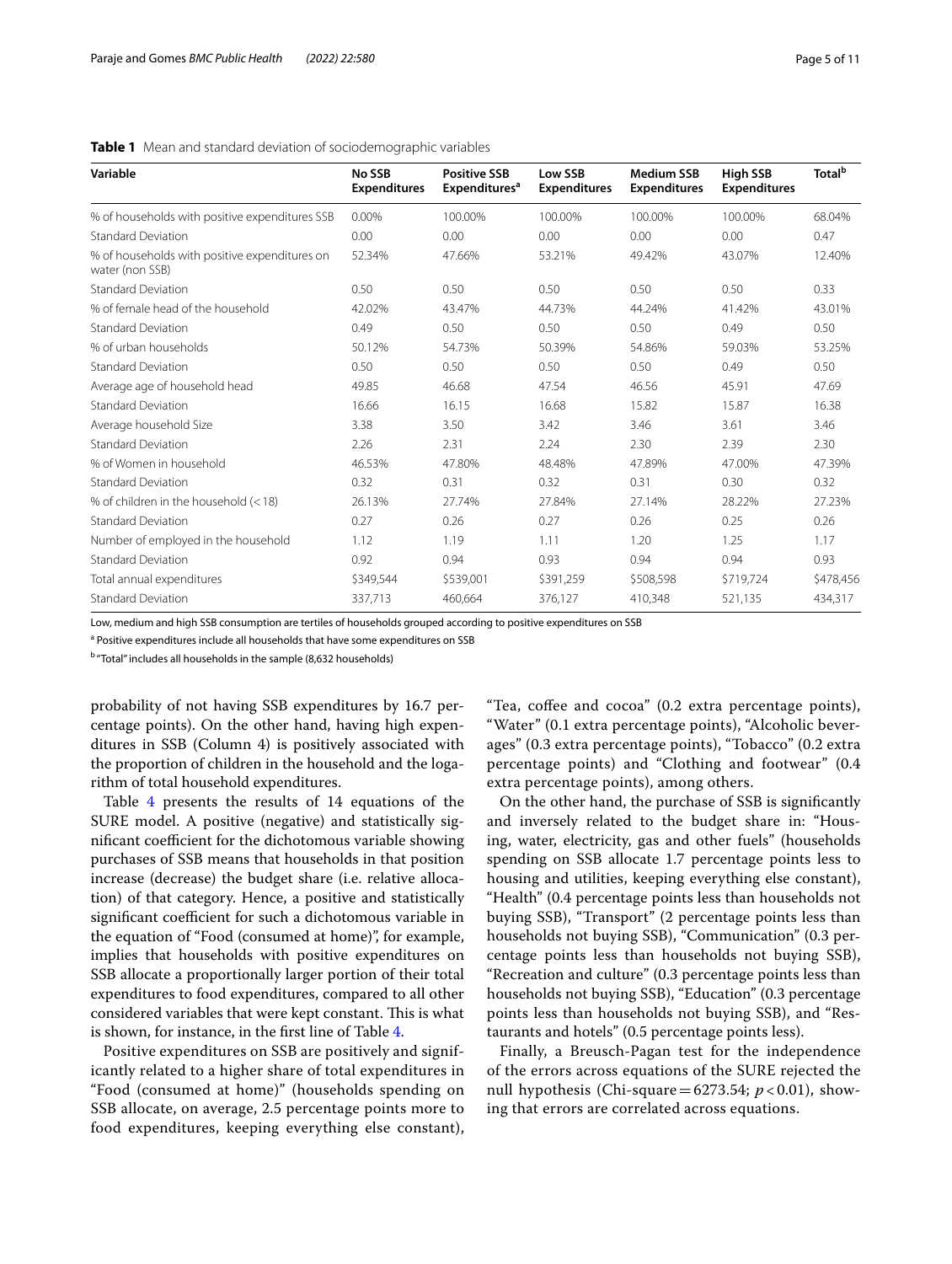## <span id="page-5-0"></span>**Table 2** Mean and standard deviations of budget shares by goods/services groups

| Variable                                                         | No SSB<br>Expenditure | <b>Positive SSB</b><br><b>Expenditure</b> <sup>a</sup> | Low SSB<br>Expenditure | <b>Medium SSB</b><br>Expenditure | <b>High SSB</b><br>Expenditure | <b>Total</b> <sup>b</sup> |
|------------------------------------------------------------------|-----------------------|--------------------------------------------------------|------------------------|----------------------------------|--------------------------------|---------------------------|
| Budget share in food (at home)                                   | 37.81%                | 35.06%                                                 | 34.63%                 | 34.93%                           | 35.61%                         | 35.94%                    |
| SD                                                               | 0.20                  | 0.17                                                   | 0.19                   | 0.17                             | 0.16                           | 0.18                      |
| Budget share in tea, coffee and cocoa                            | 0.66%                 | 0.75%                                                  | 0.67%                  | 0.76%                            | 0.82%                          | 0.72%                     |
| <b>SD</b>                                                        | 0.01                  | 0.01                                                   | 0.01                   | 0.01                             | 0.01                           | 0.01                      |
| Budget share SSB                                                 | 0.00%                 | 2.31%                                                  | 0.83%                  | 1.95%                            | 4.17%                          | 1.57%                     |
| SD                                                               | 0.00                  | 0.03                                                   | 0.01                   | 0.02                             | 0.03                           | 0.02                      |
| Budget share in water (non-SSBs)                                 | 0.02%                 | 0.13%                                                  | 0.07%                  | 0.13%                            | 0.19%                          | 0.09%                     |
| <b>SD</b>                                                        | 0.00                  | 0.01                                                   | 0.00                   | 0.00                             | 0.01                           | 0.00                      |
| Budget share in alcoholic beverages                              | 0.67%                 | 0.87%                                                  | 0.64%                  | 0.79%                            | 1.18%                          | 0.81%                     |
| <b>SD</b>                                                        | 0.03                  | 0.03                                                   | 0.02                   | 0.02                             | 0.03                           | 0.03                      |
| Budget share in tobacco                                          | 0.70%                 | 0.62%                                                  | 0.80%                  | 0.64%                            | 0.42%                          | 0.65%                     |
| SD                                                               | 0.03                  | 0.03                                                   | 0.03                   | 0.03                             | 0.02                           | 0.03                      |
| Budget share in clothing and footwear                            | 3.08%                 | 3.53%                                                  | 3.59%                  | 3.64%                            | 3.37%                          | 3.39%                     |
| <b>SD</b>                                                        | 0.04                  | 0.04                                                   | 0.04                   | 0.04                             | 0.04                           | 0.04                      |
| Budget share in housing, water, electricity, gas and other fuels | 13.30%                | 11.32%                                                 | 12.38%                 | 11.69%                           | 9.89%                          | 11.95%                    |
| SD                                                               | 0.12                  | 0.10                                                   | 0.11                   | 0.10                             | 0.09                           | 0.11                      |
| Budget share in furnishing, household equipment and others       | 4.38%                 | 4.86%                                                  | 4.40%                  | 4.81%                            | 5.39%                          | 4.71%                     |
| <b>SD</b>                                                        | 0.06                  | 0.06                                                   | 0.05                   | 0.06                             | 0.06                           | 0.06                      |
| Budget share in Healthcare                                       | 3.57%                 | 3.08%                                                  | 3.55%                  | 2.89%                            | 2.79%                          | 3.24%                     |
| <b>SD</b>                                                        | 0.08                  | 0.07                                                   | 0.08                   | 0.06                             | 0.05                           | 0.07                      |
| Budget share in transport                                        | 11.90%                | 12.11%                                                 | 12.51%                 | 12.49%                           | 11.33%                         | 12.04%                    |
| <b>SD</b>                                                        | 0.12                  | 0.12                                                   | 0.12                   | 0.12                             | 0.11                           | 0.12                      |
| Budget share in communication                                    | 4.18%                 | 4.30%                                                  | 4.29%                  | 4.39%                            | 4.22%                          | 4.26%                     |
| <b>SD</b>                                                        | 0.05                  | 0.05                                                   | 0.05                   | 0.05                             | 0.04                           | 0.05                      |
| Budget share in recreation and culture                           | 3.83%                 | 4.01%                                                  | 4.13%                  | 4.08%                            | 3.81%                          | 3.95%                     |
| <b>SD</b>                                                        | 0.07                  | 0.06                                                   | 0.06                   | 0.06                             | 0.05                           | 0.06                      |
| Budget share in education                                        | 1.70%                 | 2.08%                                                  | 2.06%                  | 2.07%                            | 2.10%                          | 1.96%                     |
| <b>SD</b>                                                        | 0.06                  | 0.06                                                   | 0.06                   | 0.06                             | 0.05                           | 0.06                      |
| Budget share in restaurants and hotels                           | 4.88%                 | 5.41%                                                  | 5.64%                  | 5.27%                            | 5.30%                          | 5.24%                     |
| <b>SD</b>                                                        | 0.10                  | 0.10                                                   | 0.10                   | 0.09                             | 0.09                           | 0.10                      |
| Budget share in others                                           | 8.96%                 | 9.11%                                                  | 9.37%                  | 9.12%                            | 8.83%                          | 9.06%                     |
| <b>SD</b>                                                        | 0.09                  | 0.08                                                   | 0.08                   | 0.08                             | 0.08                           | 0.08                      |

*SD* Standard deviation

Low, medium and high SSB consumption are tertiles of households grouped according to positive expenditures on SSB

<sup>a</sup> Positive expenditures include all households that have some expenditures on SSB

<sup>b</sup> "Total" includes all households in the sample (8,632 households)

## **Discussions**

The World Health Organization recommends a reduced intake of free sugars throughout the life course, limiting it to less than 10% of total energy intake, and preferably to reduce it even further to below 5% of total energy intake for additional benefts [[31\]](#page-10-24). SSB are a major and growing contributor to free sugars' availability [\[32](#page-10-25), [33](#page-10-26)], and its consumption is associated to the prevalence of obesity, diabetes, cardiovascular diseases, cancers, and other several health conditions  $[6–10]$  $[6–10]$  $[6–10]$ . The social and economic costs of SSB consumption include not only direct medical costs, associated with the treatment and care for those illnesses, but crucially, the value of productive and life-quality years lost to diseases and incapacities [[4,](#page-10-0) [34\]](#page-10-27). Hence, these costs are borne not only by those consuming these goods, but by the society. When this happens (i.e., the consumption of products implies social costs that are larger than the private ones), it is optimal to tax these products and apply other demand reduction policies, such as regulations for marketing, labeling, and the school environment and other settings, in order to decrease their consumption [[33](#page-10-26)[–37](#page-10-28)].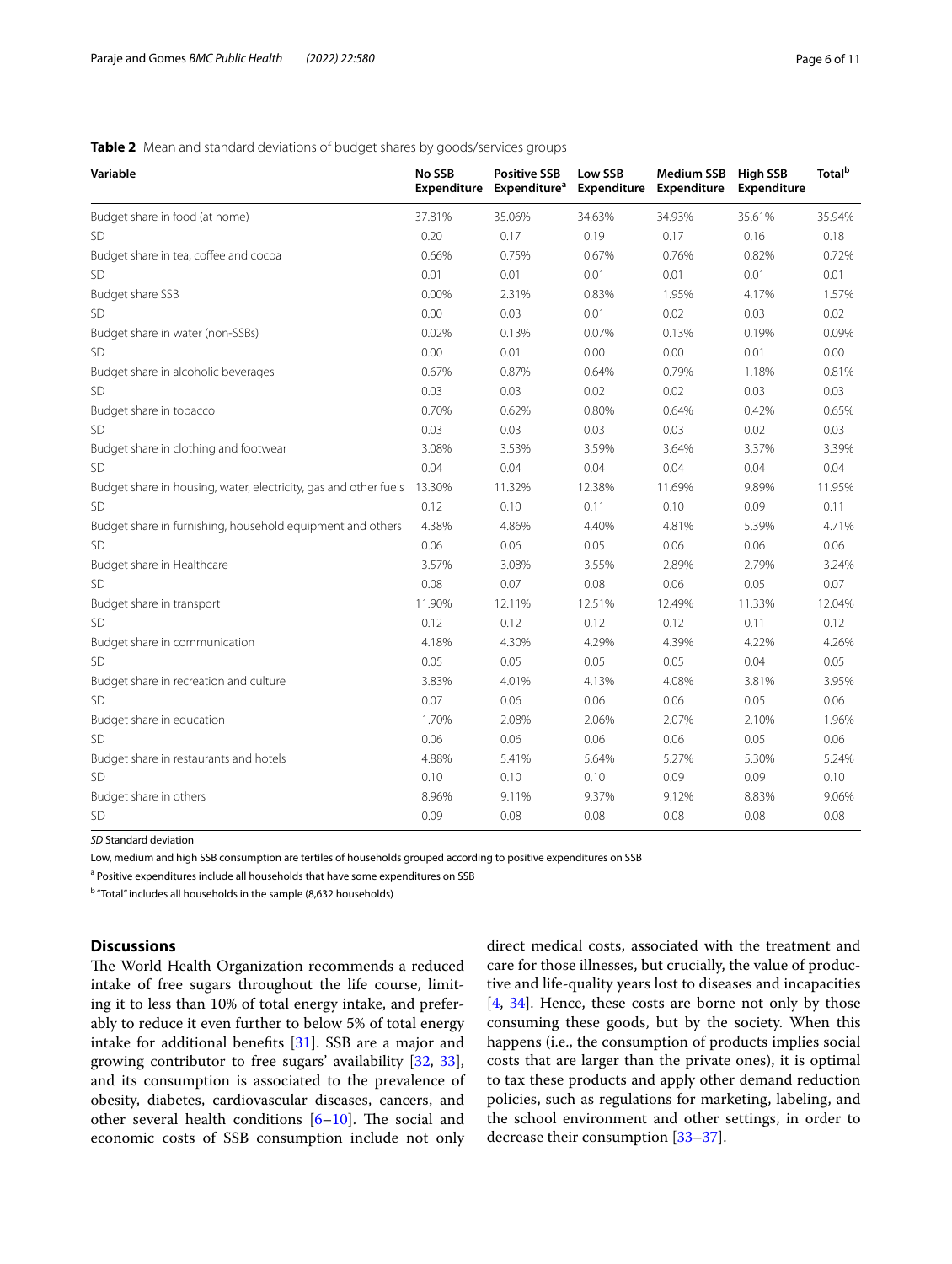|                                                                                 | (1)                                                    | (2)                                                               | (3)                                                                      | (4)                                                            |
|---------------------------------------------------------------------------------|--------------------------------------------------------|-------------------------------------------------------------------|--------------------------------------------------------------------------|----------------------------------------------------------------|
| <b>VARIABLES</b>                                                                | No SSB expenditures<br>vs positive SSB<br>expenditures | No, medium or high SSB<br>expenditures vs low SSB<br>expenditures | No, low or high SSB<br>expenditures vs medium<br><b>SSB</b> expenditures | Less-than-high SSB<br>expenditures vs high SSB<br>expenditures |
| Urban household (ref: rural                                                     | $0.023**$                                              | $-0.003$                                                          | $-0.007$                                                                 | $-0.013$                                                       |
| household)                                                                      | (0.010)                                                | (0.009)                                                           | (0.009)                                                                  | (0.008)                                                        |
| Sex of household (HH) head                                                      | $-0.012$                                               | 0.006                                                             | 0.005                                                                    | 0.001                                                          |
|                                                                                 | (0.010)                                                | (0.009)                                                           | (0.009)                                                                  | (0.008)                                                        |
| Age of HH head                                                                  | $0.009***$                                             | $-0.001$                                                          | $-0.001$                                                                 | $-0.008***$                                                    |
|                                                                                 | (0.002)                                                | (0.001)                                                           | (0.001)                                                                  | (0.001)                                                        |
| Age squared of HH head                                                          | $-0.000***$                                            | 0.000                                                             | 0.000                                                                    | $0.000***$                                                     |
|                                                                                 | (0.000)                                                | (0.000)                                                           | (0.000)                                                                  | (0.000)                                                        |
| Log of HH size                                                                  | $0.036***$                                             | 0.005                                                             | $-0.014$                                                                 | $-0.027***$                                                    |
|                                                                                 | (0.010)                                                | (0.009)                                                           | (0.009)                                                                  | (0.009)                                                        |
| Proportion of women in HH                                                       | $-0.011$                                               | $0.038***$                                                        | 0.003                                                                    | $-0.031**$                                                     |
|                                                                                 | (0.016)                                                | (0.015)                                                           | (0.015)                                                                  | (0.014)                                                        |
| Proportion of children in<br>the HH                                             | $-0.079***$                                            | 0.003                                                             | 0.015                                                                    | $0.061***$                                                     |
|                                                                                 | (0.026)                                                | (0.023)                                                           | (0.023)                                                                  | (0.022)                                                        |
| Someone employed in<br>the household (ref: no one<br>employed in the household) | $-0.009$                                               | $-0.009$                                                          | 0.015                                                                    | 0.004                                                          |
|                                                                                 | (0.012)                                                | (0.011)                                                           | (0.011)                                                                  | (0.010)                                                        |
| Log Total HH expenditure                                                        | $-0.167***$                                            | $-0.075***$                                                       | $0.035***$                                                               | $0.207***$                                                     |
|                                                                                 | (0.006)                                                | (0.005)                                                           | (0.005)                                                                  | (0.005)                                                        |
| Observations                                                                    | 8,760                                                  | 8,760                                                             | 8,760                                                                    | 8,760                                                          |

#### <span id="page-6-0"></span>**Table 3** Marginal effects for the Generalized Ordered Probit model for SSB expenditures

Standard errors in parentheses, \*\*\**p*<0.01, \*\* *p*<0.05, \* *p*<0.1

In the case of Jamaica, SSB are not taxed, apart from the general consumption tax on all goods and services (16.5% of the value of goods after duties). No other fscal measure (e.g., subsidies on water) is in place to disincentivize the consumption of SSB by altering market relative prices. There is no information on the evolution of afordability (i.e. how many hours/days of work-salary are needed to buy one liter of SSB), although it is known that in the region, prices of SSB have sufered a strong decrease when compared to nominal wages [\[38\]](#page-10-29). If this is the case for Jamaica (and there are no reasons to believe it is not), it is quite possible that the per capita consumption of SSB has grown over the past years. Therefore, it is highly advisable then to impose taxes as part of a comprehensive package of regulatory policies that could curb such a consumption.

Taxing SSB is a strategy that is being increasingly adopted by both developing and developed countries around the world [\[39](#page-10-30), [40\]](#page-10-31). Numerous studies have concluded that, because of the existence of healthy, nearlyfree substitutes (plain water), taxing SSB does not constitute a fnancial burden on poorer households, as they usually are elastic goods [\[39](#page-10-30), [40](#page-10-31)]. In addition, there is evidence that such taxes do not lead to an economic burden in terms of job losses, as the reallocation of expenditures (away from taxed SSB) imply the creation of jobs in other sectors of the economy [\[39,](#page-10-30) [40](#page-10-31)].

Taxation can also bring fscal revenues that can be used to increase resources devoted to healthcare and/ or to promote the consumption of healthy substitutes (plain water). A program to, for instance, provide water dispensers or even unsweetened milk at schools, in both rural and urban areas, could be fnanced with these revenues.

As for other demand reduction policies, Jamaica has not yet regulated labeling and marketing of SSBs in ways that could efectively reduce consumption of these products [\[33](#page-10-26)[–37](#page-10-28), [41,](#page-10-32) [42\]](#page-10-33). National policies to regulate marketing and labeling including the mandatory application of warning labels and the restriction of marketing of products with such warnings have been efective in reducing sales of SSBs and other products excessive in sugars. In Chile, the purchase of calories from products high in sugars, including SSBs, was efectively decreased by 26.7%, after the frst year of implementation of their integrated policy system that combined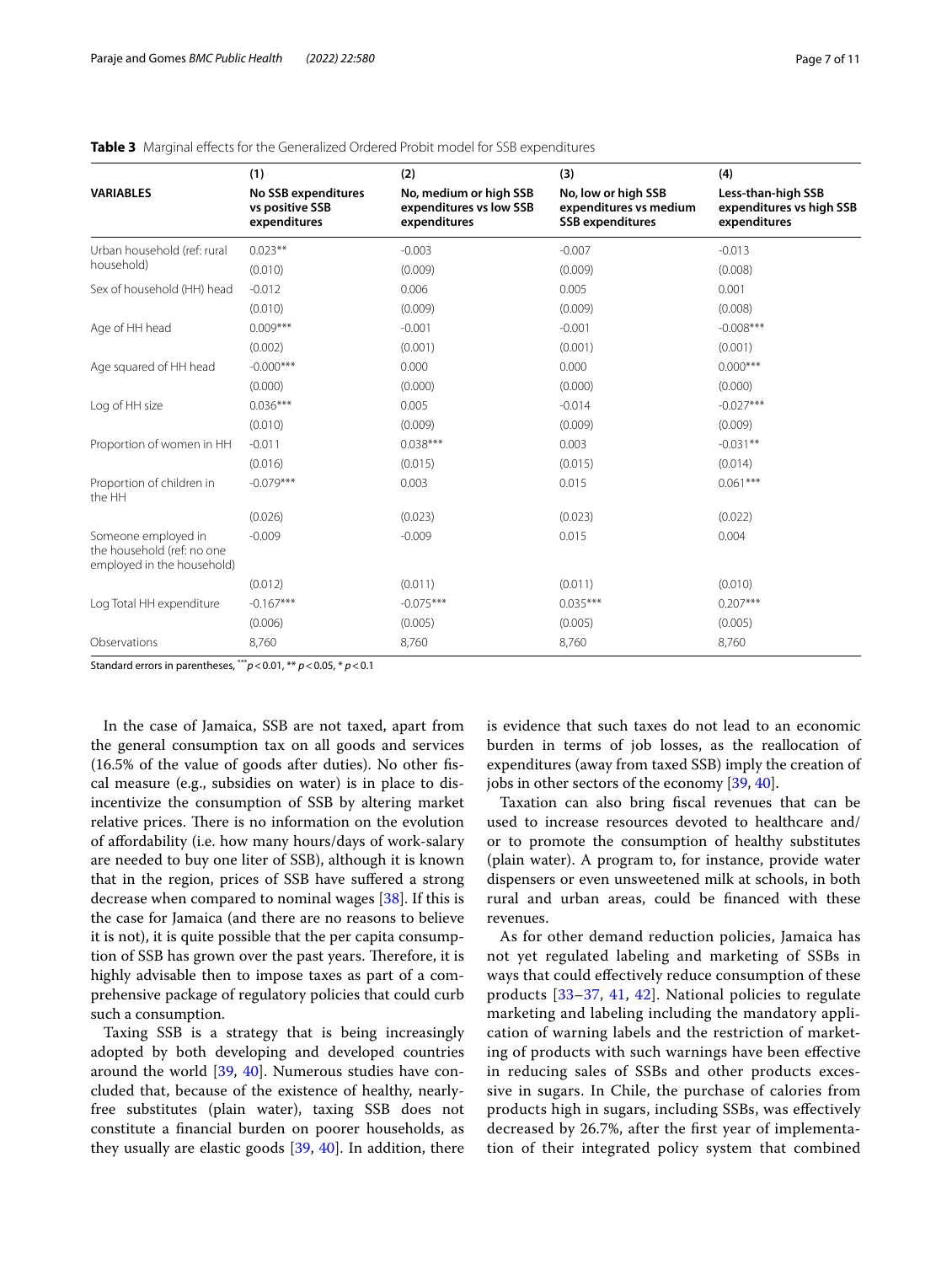<span id="page-7-0"></span>

|                                                                                                |                                  |                                          |                                       | Table 4 SURE estimates for budget shares for total population |                                |                                                  |                                                    |                                                        |                                   |                                   |                                   |                                     |                                   |                                     |
|------------------------------------------------------------------------------------------------|----------------------------------|------------------------------------------|---------------------------------------|---------------------------------------------------------------|--------------------------------|--------------------------------------------------|----------------------------------------------------|--------------------------------------------------------|-----------------------------------|-----------------------------------|-----------------------------------|-------------------------------------|-----------------------------------|-------------------------------------|
| Variable                                                                                       | Food (at<br>home)<br>BS for      | Coffee and<br><b>BS</b> for Tea<br>cocoa | $(non-SSB)$<br><b>Water</b><br>BS for | <b>Beverages</b><br>Alcoholic<br>BS for                       | <b>Tobacco</b><br>BS for       | Footwear<br>Clothing<br><b>BSfor</b><br>ng<br>Ta | electricity,<br>Housing,<br>Water,<br>BS for<br>eť | equipment,<br>Furnishing,<br>household<br>BS for<br>٥ř | Healthcare<br>BS for              | Transport<br>BS for               | Communication<br>BS for           | and Culture<br>Recreation<br>BS for | Education<br>BS for               | Restaurants<br>and Hotels<br>BS for |
| consump-<br>consump<br>tion (ref:<br>tive SSB<br>No SSB<br>Posi-<br>tion)                      | $0.0368***$<br>(0.0040)          | $0.0022***$<br>(0.0003)                  | $0.0009***$<br>(0.0001)               | $0.0035***$<br>(0.0007)                                       | $0.0022***$<br>(0.0007)        | $0.0050***$<br>(0.0010)                          | $-0.0152***$<br>(0.0026)                           | $0.0030***$<br>(0.0014)                                | $0.0030*$<br>(0.0017)             | $0.0180***$<br>(0.0027)           | $-0.0024**$<br>(0.0012)           | $-0.0029*$<br>(0.0015)              | $-0.0029**$<br>(0.0013)           | $-0.0056**$<br>(0.0024)             |
| household)<br>household<br>(ref: rural<br>Urban                                                | $-0.0212***$<br>(0.0037)         | $-0.0019***$<br>(0.0003)                 | $0.0005***$<br>(0.0001)               | $-0.0017***$<br>(0.0006)                                      | (0.0006)<br>0.0005             | $0.0060***$<br>(0.0009)                          | $0.0358***$<br>(0.0024)                            | (0.0013)<br>0.0017                                     | $0.0060***$<br>(0.0016)           | $-0.0154***$<br>(0.0025)          | $0.0067***$<br>(0.0011)           | (0.0014)<br>0.0004                  | $0.0039***$<br>(0.0012)           | $-0.0038$ *<br>(0.0022)             |
| head of the<br>household<br>Sex of the                                                         | $0.0118***$<br>(0.0037)          | (0.0003)<br>0.0000                       | $0.0003***$<br>(0.0001)               | $-0.0083***$<br>(0.0006)                                      | $-4.00074$<br>(0.0006)         | $-0.0016*$<br>(0.0009)                           | $0.0170***$<br>(0.0024)                            | (0.0013)<br>0.0015                                     | $0.0040**$<br>(0.0016)            | $-4*06000000$<br>(0.0025)         | (0.0011)<br>0.0002                | $-0.0071***$<br>(0.0014)            | $0.0049***$<br>(0.0012)           | $-0.0064***$<br>(0.0022)            |
| head of the<br>Age of the<br>household                                                         | $0.0014***$<br>(0.0001)          | $0.0001***$<br>(0.0000)                  | (0.0000)<br>$-0.0000$                 | (0.0000)<br>$-0.0000$                                         | (0.0000)<br>$-0.0000$          | $-0.0005***$<br>(0.0000)                         | (0.0001)<br>$0.0001*$                              | $0.0002***$<br>(0.0000)                                | $0.0008***$<br>(0.0000)           | $-0.0005***$<br>(0.0001)          | $-0.0001***$<br>(0.0000)          | $-0.0004***$<br>(0.0000)            | $-0.0002***$<br>(0.0000)          | $-0.0007***$<br>(0.0001)            |
| household<br>Log of<br>size                                                                    | (0.0045)<br>$0.0087*$            | (0.0003)<br>$-0.0002$                    | (0.0001)<br>$-0.0001$                 | $-0.0027***$<br>(0.0007)                                      | (0.0008)<br>$-0.0004$          | $0.0024***$<br>(0.0011)                          | $***$ 0.000.0<br>(0.0029)                          | $-0.0042***$<br>(0.0016)                               | $0.0046**$<br>(0.0019)            | (0.0030)<br>$-0.0006$             | (0.0013)<br>$-0.0004$             | (0.0017)<br>0.0003                  | $0.0045***$<br>(0.0014)           | $-0.0047*$<br>(0.0026)              |
| Percentage<br>household<br>of women<br>in the                                                  | $-0.0250***$<br>(0.0061)         | (0.0004)<br>0.0004                       | (0.0002)<br>0.0001                    | $-0.0027***$<br>(0.0010)                                      | $***$ [2000-000<br>(0.0010)    | $-0.0025*$<br>(0.0014)                           | $0.0243***$<br>(0.0039)                            | $0.0057***$<br>(0.0022)                                | $0.0055***$<br>(0.0026)           | (0.0042)<br>0.0018                | $0.0039***$<br>(0.0018)           | $-0.0039*$<br>(0.0023)              | (0.0019)<br>0.0004                | $-0.0146***$<br>(0.0036)            |
| Percentage<br>of children<br>household<br>in the                                               | $0.0300***$<br>(0.0105)          | (0.0008)<br>0.0002                       | (0.0003)<br>$-0.0002$                 | (0.0018)<br>0.0021                                            | (0.0018)<br>0.0003             | (0.0025)<br>0.0021                               | (0.0068)<br>0.0050                                 | $-0.0008$<br>(0.0037)                                  | $-0.0120***$<br>(0.0045)          | (0.0072)<br>-0.0091               | $***80000-$<br>(0.0031)           | (0.0040)<br>0.0039                  | (0.0033)<br>$-0.0023$             | $0.0165***$<br>(0.0062)             |
| (ref: no one<br>household)<br>household<br>employed<br>employed<br>Someone<br>in the<br>in the | (0.0023)<br>0.0004               | (0.0002)<br>0.0002                       | (0.0001)<br>0.0001                    | $0.0008***$<br>(0.0004)                                       | (0.0004)<br>0.0002             | $0.0013***$<br>(0.0006)                          | (0.0015)<br>$-0.0001$                              | (0.0008)<br>$-0.0008$                                  | $-0.0061***$<br>(0.0010)          | (0.0016)<br>$0.0030*$             | (0.0007)<br>0.0001                | (0.0009)<br>$-0.0006$               | $-0.0023***$<br>(0.0007)          | $0.0031***$<br>(0.0014)             |
| Log Total<br>expendi-<br>ture                                                                  | $-0.1002***$<br>(0.0025)         | $-0.0013***$<br>(0.0002)                 | $0.0003***$<br>(0.0001)               | $-0.0018***$<br>(0.0004)                                      | $-0.0046***$<br>(0.0004)       | $-0.0015***$<br>(0.0006)                         | $**$ 0.000-0-0.<br>(0.0016)                        | $0.0066***$<br>(0.0009)                                | $0.0055***$<br>(0.0011)           | 0.0409***<br>(0.0017)             | $0.0082***$<br>(0.0007)           | $0.0093***$<br>(0.0009)             | $0.0122***$<br>(0.0008)           | $0.0191***$<br>(0.0015)             |
| Constant<br>Observa-<br>tions                                                                  | $1.5607***$<br>(0.0309)<br>8,530 | $0.0190***$<br>(0.0022)<br>8,530         | $-0.0031***$<br>(0.0009)<br>8,530     | $0.0372***$<br>(0.0052)<br>8,530                              | 1.0687***<br>(0.0053)<br>8,530 | $0.0750***$<br>(0.0073)<br>8,530                 | $0.1410***$<br>(60100)<br>8,530                    | $-0.0461***$<br>(60100)<br>8,530                       | $-0.0687***$<br>(0.0133)<br>8,530 | $-0.3548***$<br>(0.0212)<br>8,530 | $-0.0578***$<br>(0.0092)<br>8,530 | $-0.0543***$<br>(0.0117)<br>8,530   | $-0.1336***$<br>(0.0098)<br>8,530 | $-0.1433***$<br>(0.0184)<br>8,530   |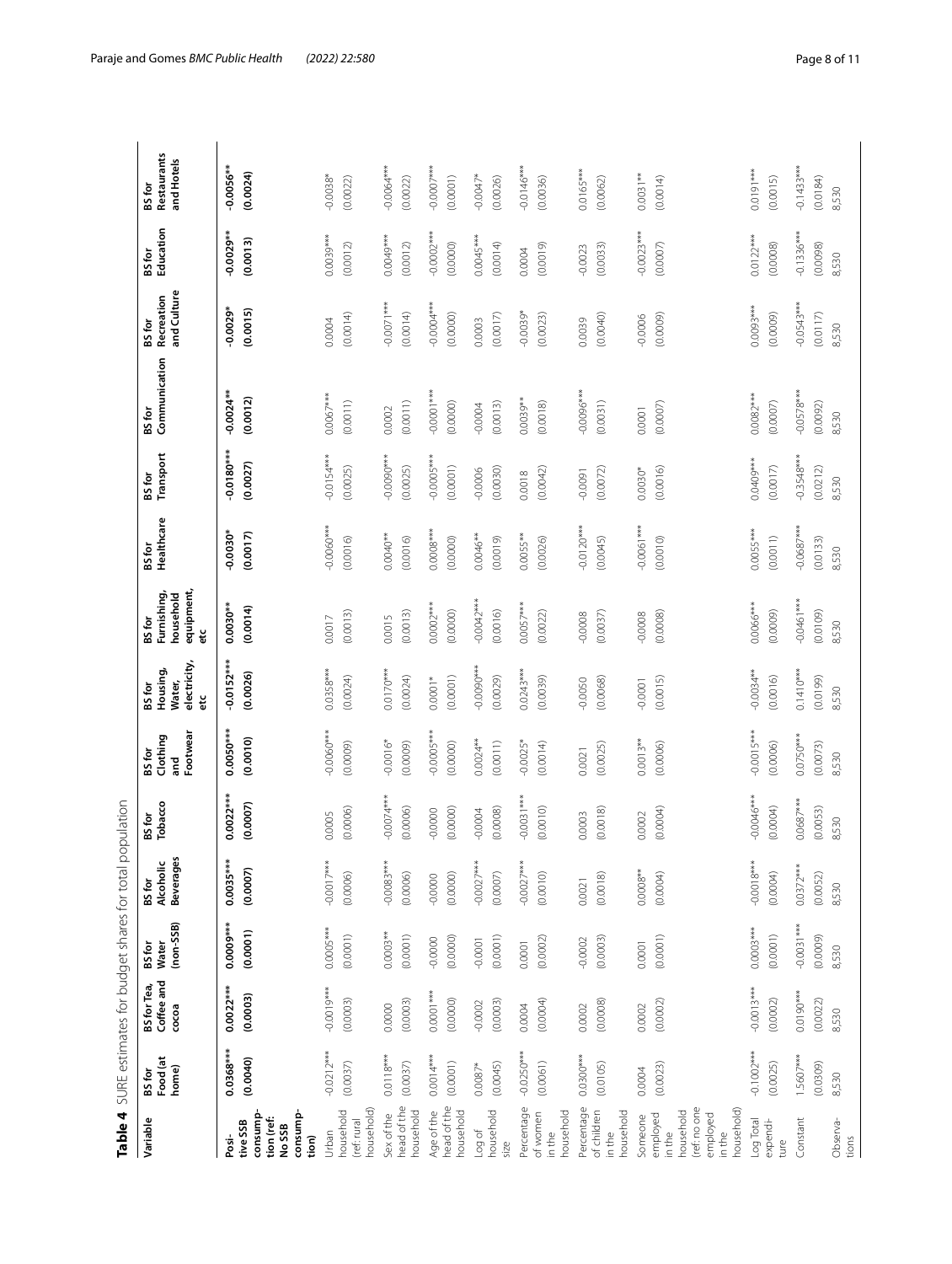|          | Table 4 (continued)         |                                                                                                                                                                                          |               |                                         |                   |                                      |                                                    |                                                         |                      |                     |                         |                                     |                     |                                            |
|----------|-----------------------------|------------------------------------------------------------------------------------------------------------------------------------------------------------------------------------------|---------------|-----------------------------------------|-------------------|--------------------------------------|----------------------------------------------------|---------------------------------------------------------|----------------------|---------------------|-------------------------|-------------------------------------|---------------------|--------------------------------------------|
| Variable | Food (at<br>home)<br>BS for | BS for Tea, BS for<br>Coffee and Water<br>cocoa                                                                                                                                          | $(non-SSB)$   | <b>Beverages</b><br>BS for<br>Alcoholic | BS for<br>Tobacco | ootwear<br>BS for<br>Clothing<br>มาd | BS for<br>Housing,<br>Water,<br>electricity,<br>eť | BS for<br>Furnishing,<br>household<br>equipment,<br>etc | BS for<br>Healthcare | BS for<br>Transport | BS for<br>Communication | BS for<br>Recreation<br>and Culture | BS for<br>Education | BS for<br>Restaurants<br><b>Ind Hotels</b> |
|          | R-squared 0.2051 0.0343     |                                                                                                                                                                                          | 0.0150 0.0349 |                                         | 0.0332            | 0.0560                               | 0.0501                                             | 0.0145                                                  | 0.0436               | 0.0783              | 0.0288                  | 0.0278                              | 0.0429              | 0.0434                                     |
|          |                             | Standard errors in parentheses, $\stackrel{**}{\phantom*}$ $\rho$ < 0.01, $\stackrel{**}{\phantom*}$ $\rho$ < 0.05, $\stackrel{*}{\phantom*}$ $\rho$ < 0.1, BS stands for "buddet share" |               |                                         |                   |                                      |                                                    |                                                         |                      |                     |                         |                                     |                     |                                            |

Standard errors in parentheses,  $\#$   $\ge$  0.01,  $\#$   $\ge$  0.05,  $*$   $\ge$  0.01, BS stands for "budget share"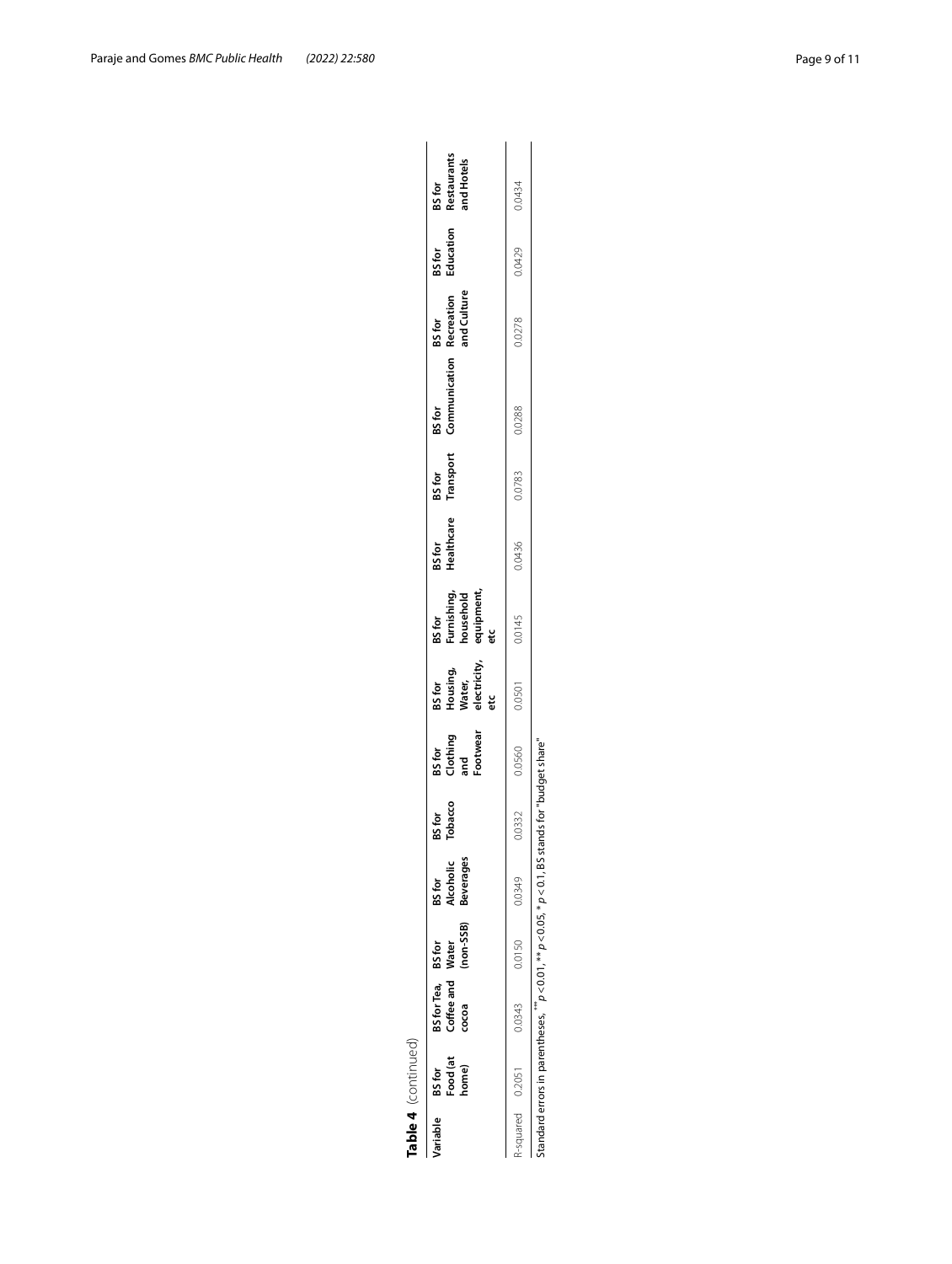warning labels, marketing restrictions and regulation of the school food environment  $[43]$  $[43]$ . The regulation of the school environment including the banning of SSBs from schools has been demonstrated to be one of the most cost-efective policies to reduce obesity along the taxation of SSBs and has been adopted in many countries [[37,](#page-10-28) [44](#page-10-35), [45\]](#page-10-36). Jamaica has taken a step towards this ban, when in January 2021 a gradual elimination of many SSBs was enacted based on their sugar content. However, even after the last and most rigorous threshold for sugar content is enforced in 2023, some SSBs will still be allowed in schools, such as juices and SSBs with less than 2.5 g of sugars per 100 ml [\[46](#page-10-37)].

The position of Jamaica among the countries with highest consumption of SSBs and prevalence of obesity worldwide [\[2](#page-9-1), [12](#page-10-6)], makes imperative the need to adopt and strengthen this integrated set of policies to efectively reduce the demand for and offer of SSBs.

This article has some limitations that should be considered. First, the dataset used in the analyses is relatively old. The survey was collected in 2004–2005 and it is likely that consumption trends may have changed since then. In this regard, results must be considered with caution. Unfortunately, the most recent HES, collected in 2017, is not publicly available. Second, the model estimated by SURE may have endogenous regressors, concretely the variable SSB that can be correlated to the error terms [[28](#page-10-21)]. Hence, no causality is implied in the estimated SURE model. Third, the dataset does not provide any information on physical quantities consumed (units, liters), precluding the possibility of estimating amounts of products or amounts of sugars consumed.

## **Conclusions**

Households located in rural areas, with smaller numbers of members, with younger heads of the household, with children and with lower total household expenditures were more likely to spend their budget on SSB. This study has also demonstrated that SSB expenditures displaced household expenditures in necessary goods and services, including housing, transport, healthcare and education.

The findings imply that decreasing the amount of budget spent on SSB may have important present and future consequences on poorer households' human capital accumulation and future incomes.

#### **Abbreviations**

COICOP: Classifcation of Individual Consumption According to Purpose; GOPM: Generalized ordered probit model; HES: Household Expenditure Survey; PSU: Primary Sampling Units; OPM: Ordered probit model; SSB:

Sugar-sweetened beverages; SURE: Seemingly Unrelated Regression Equations.

#### **Supplementary Information**

The online version contains supplementary material available at [https://doi.](https://doi.org/10.1186/s12889-022-12959-7) [org/10.1186/s12889-022-12959-7](https://doi.org/10.1186/s12889-022-12959-7).

<span id="page-9-3"></span>**Additional fle 1: Table S1.** COICOP codes by expenditure category. **Table S2.** SURE estimates for budget shares for total population, including households with incomplete expenditure information. **Table S3.** SURE estimates for budget shares for total population, assuming intra-household economies of scale in consumption.

#### **Acknowledgements**

The authors thank Daniel Araya for his research assistance. The usual disclaim applies.

#### **Authors' contributions**

GP: Conceptualization; data curation; formal analysis; funding acquisition; methodology; software; writing—original draft; visualization. FG: Conceptualization; funding acquisition; project administration; supervision; writing—original draft; visualization. The author(s) read and approved the fnal manuscript.

#### **Funding**

This study received support from the Global Health Advocacy Incubator and funding from Bloomberg Philanthropies. Funders have no role neither in the design of the study and collection, analysis, and interpretation of data nor in writing the manuscript. F.S.G. is a staff member of PAHO. The authors alone are responsible for the views, opinions, hypotheses and conclusions or recommendations expressed in this publication, and they do not necessarily represent the decisions or policies of PAHO.

#### **Availability of data and materials**

Data is available from the Statistical Institute of Jamaica ([https://statinja.gov.](https://statinja.gov.jm/)  $im/$ ).

#### **Declarations**

#### **Ethics approval and consent to participate**

As the study uses publicly available secondary data, no ethics approval or consent to participate is needed.

#### **Consent for publication**

Not applicable.

# The authors declare that they have no competing interests.

#### **Author details**

**Competing interests**

<sup>1</sup> Escuela de Negocios, Universidad Adolfo Ibáñez, Santiago de Chile, Chile. 2 Pan American Health Organization/World Health Organization Regional Office for the Americas, Washington, DC, USA.

Received: 26 January 2021 Accepted: 8 March 2022 Published online: 24 March 2022

#### **References**

- <span id="page-9-0"></span>1. World Health Organisation. Noncommunicable diseases country profles 2018. Geneva: Switzerland; 2018.
- <span id="page-9-1"></span>2. The World Health Organization. Global Health Observatory Data: Overweight and Obesity [Available from: [http://www.who.int/gho/ncd/risk\\_](http://www.who.int/gho/ncd/risk_factors/overweight/en/) [factors/overweight/en/.](http://www.who.int/gho/ncd/risk_factors/overweight/en/)
- <span id="page-9-2"></span>3. The World Health Organisation. Report of the commission on ending childhood obesity. Geneva, Switzwerland: The World Health Organisation; 2016.